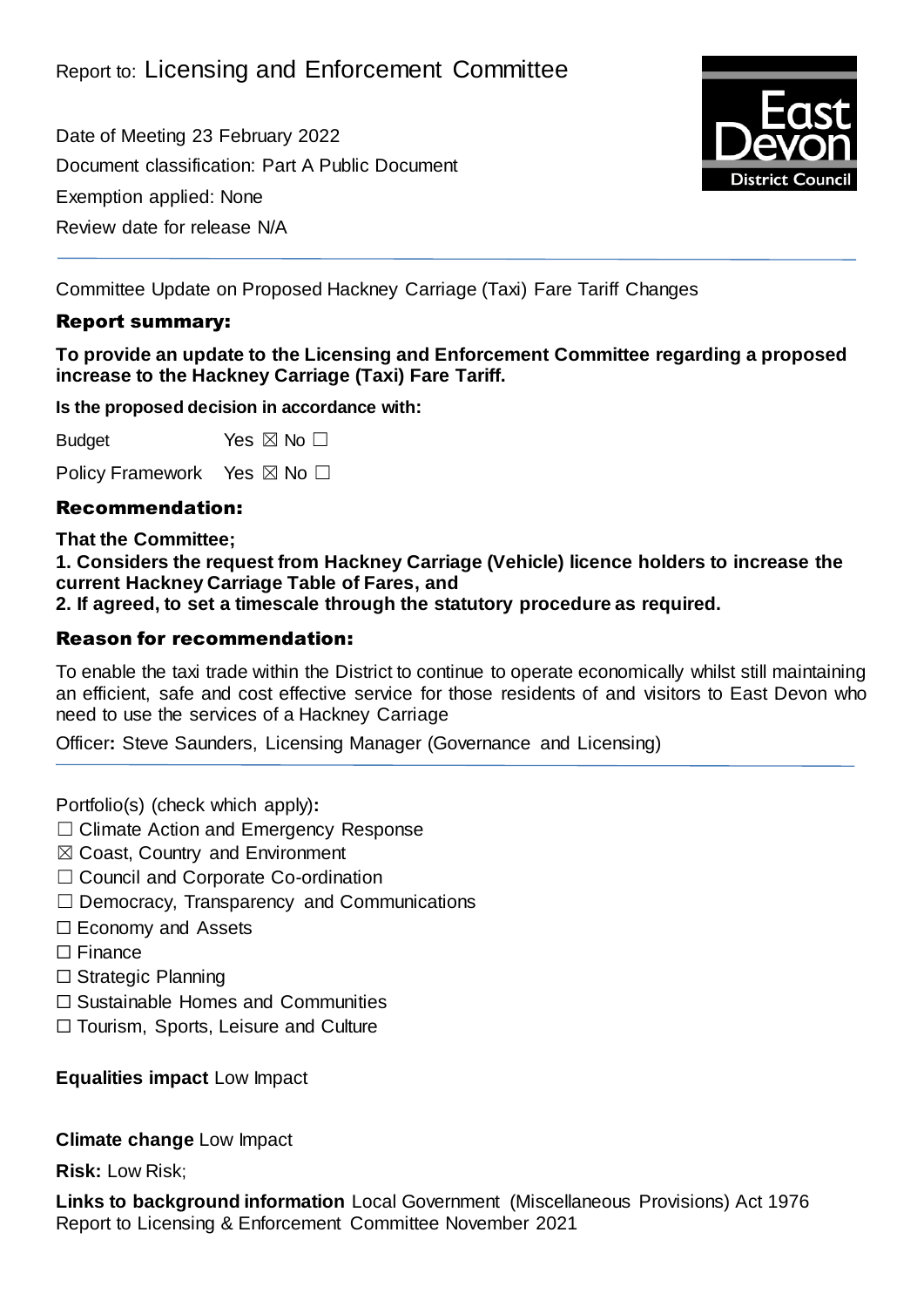# **Link to [Council Plan](https://eastdevon.gov.uk/councilplan/)**

Priorities (check which apply)

- $\Box$  Better homes and communities for all
- ☐ A greener East Devon
- $\boxtimes$  A resilient economy

### **Report in full**

# 1 Background Information

- 1.1 This report should be considered in conjunction with the previous report on the subject and provides members with an update since it was considered at its last meeting in 2021. The taxi trade have requested an increase on the current Hackney Carriage Fare Tariff and members resolved that the taxi trade should be consulted with regard to more specific information that can be considered. A short consultation has taken place over the previous period that has identified the preference of the majority who responded for an increase to the taxi fares tariff set by the Council
- 1.2 Section 65 of the of the Local Government (Miscellaneous Provisions) Act 1976 permits District Councils to set the fares tariff for taxis licensed in the district. The tariff sets the maximum fares that taxis can charge the public when using their vehicles. This Council, in common with most other Councils, have used this power for many years and the last tariff increase was agreed by this Committee in 2020.
- 1.3 All changes to the taxi fare tariff table in use in East Devon must be approved by the Licensing and Enforcement Committee. The legislation requires that before any alteration to the tariff table can take effect, a public notice explaining the changes must be placed in a local newspaper. The public must be provided with a period of at least 14 days to make comment on the proposals. If no adverse comment/objection is received the approved changes must take effect. Alternatively if adverse comment/objection is received then the matter must be returned to allow the Committee to consider the representation(s).
- 1.4 In the past the taxi trade's opinion was generally divided on the subject of fare increases although over the previous year, the economic situation has changed with cost of living and fuel prices increasing causing some licensees to raise need for a fare increase to be considered.

# 2. Request for a Fare Increase

- 2.1. Following receiving a verbal request for a fare increase, officers contacted all licensees in October seeking their views on the need for a fare increase which allowed the last update provided at the meeting of this Committee in November. 19 written responses were received, being less than a third of all contacted (28%). 14 proprietors responded at that stage for the fare tariff to be increased while 2 proprietors stated that it shouldn't rise. 3 responses were indifferent or unclear in their responses.
- 2.2. At that stage licensees had not put forward any specific details for an increase or by how much and so officers have subsequently circulated three options to licensees seeking further responses which can now be reported. Licensees were also informed of the opportunity to submit any alternative proposals for an increase outside of the options circulated.
- 2.3. On 12<sup>th</sup> January, officers sent to all Hackney Carriage Licensees the details of three options with responses required by 1<sup>st</sup> February 2022. The full details that were sent circulated are provided at **Appendix A** with a summary of each options as follows: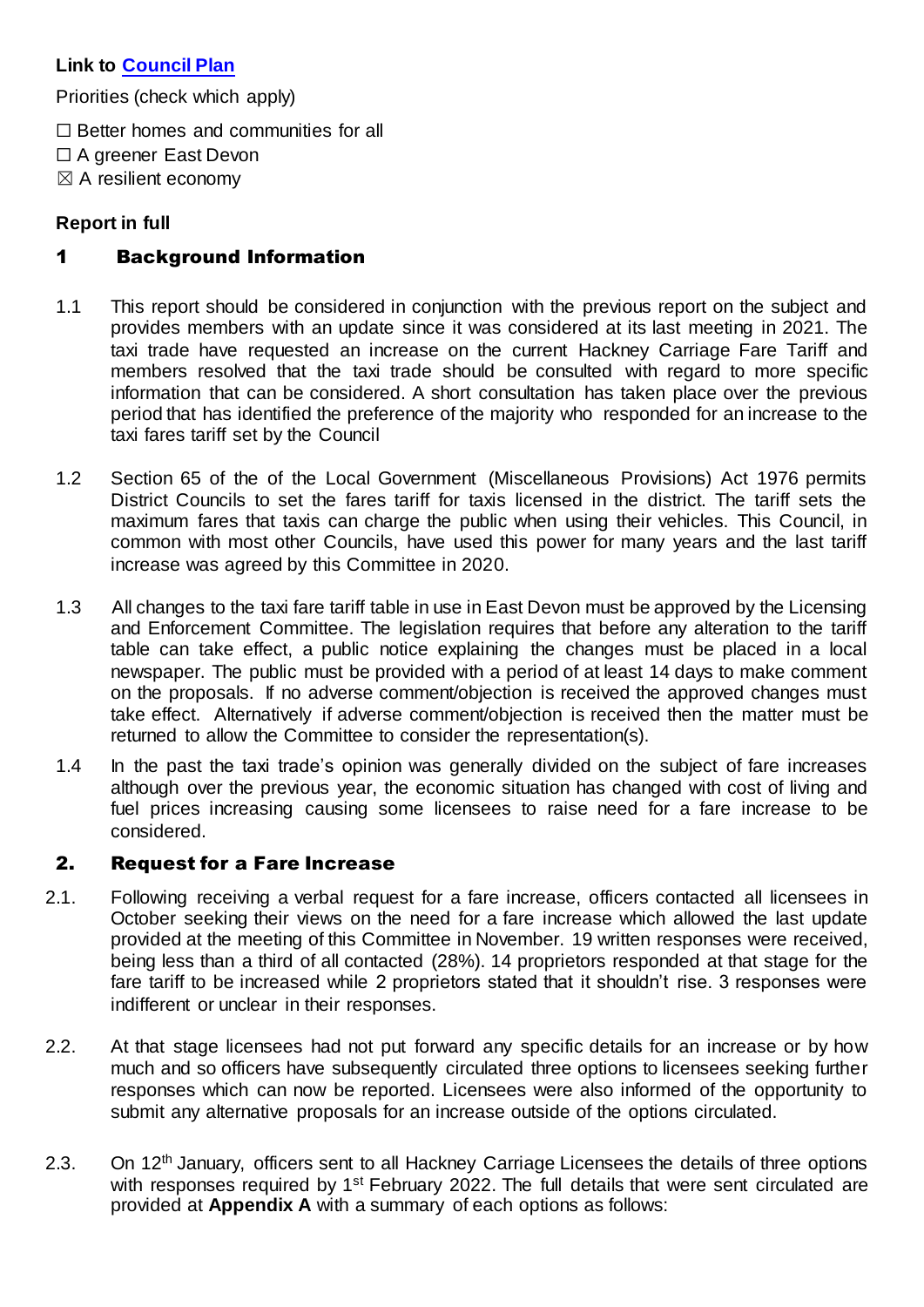- **i) Option 1 No Change** to the current taxi fare tariff at all.<br>**ii) Option 2 Increase Tariff 1** the minimum first half mile fa
- **ii) Option 2 Increase Tariff 1** the minimum first half mile fare increasing by **5.7%** to £3.70.
- **iii) Option 3 Increase Tariffs 1 and 2** the minimum fare for the first half mile across both Tariffs 1 and 2 by **5.7%**. Tariff 3 with no changes at all
- 2.4 Three fare tariffs operate in this district over differing days and times and no proposals were suggested changing Tariff 3, although that as an alternative option could have been requested. A reminder of the times and days of all three fare tariffs are as follows:

Tariff 1: The daytime tariff operative between 7 am and 7 pm on all weekdays with the exception of the days covered by Tariff 3.

Tariff 2: This is an evening/night and Sunday tariff operated between 7 pm and 7 am on all weekdays with the exception of the days covered by Tariff 3. It is also operative all day on Sundays with the exception to the days covered by Tariff 3.

Tariff 3: This is a Bank Holiday, Christmas and New Year tariff operative on all Bank Holidays (24 hours) and from 7 pm on Christmas Eve until 7 am on 27 December and from 7 pm on New Year's Eve until 7 am on 2 January.

- 2.5 17 written responses were subsequently received to the latest request, with 16 in favour of a fare increase and 14 of those expressing their wish for Option 3. There was 1 response expressed for Option 2. There was also 1 response received which expressed an alternative proposal by seeking an increase to all the three Tariffs.
- 2.6 1 response was received being against a fare rise of any kind under Option 1.
- 2.7 A number of responses have again outlined increasing fuel costs as the main reason for seeking an increase to the fare tariff. Statistics provided at the last meeting of this Committee by the Dept of Business Energy and Industrial Strategy (BEIS) outlined rising average UK retail 'pump' prices on a weekly basis last year. Latest figures provided by BEIS on 7 February 2022 confirm a comparative cost being maintained over the previous three months with the average price per litre of unleaded petrol at £146.33 and the average price per litre of diesel at £150.33. The full comments from all responses received is provided at **Appendix B**.
- 2.8 The Office for National Statistics (ONS) also confirmed that the Consumer Prices Index for inflation rose by **5.4%** in the 12 months to December 2021. The largest upward contributions were reported from increasing housing and transport costs, principally motor fuels and second-hand cars, both of those being costs that are incurred by the taxi trade. The figures provided by BEIS and the ONS are available at **Appendix C.**
- 2.9 Both option that were recently circulated to consider increases (Options 2 and 3) corresponded closely with the rise in inflation for the year to December 2021. This Committee resolved at its last meeting that specific options were necessary to allow further consideration when it next meets.

#### 3 Comparison of Current Fare Tariffs

3.1 Officers have produced a comparison table of current fares set by this and the other Devon authorities at **Appendix D**. The comparison takes into account the position of highest to lowest fares set by all 358 licensing authorities providing a tariff of fares in England and Wales. This is based upon costs of the first two mile journey which is prepared by the national Private Hire and Taxi Monthly magazine. The current East Devon Tariff 1 cost for a two mile journey is £6.80 which is not the highest of Devon authorities and still would not be, should a further increase be approved. The comparison should be considered as being relative at any one time and as each authority sets new fares, the positions will change accordingly.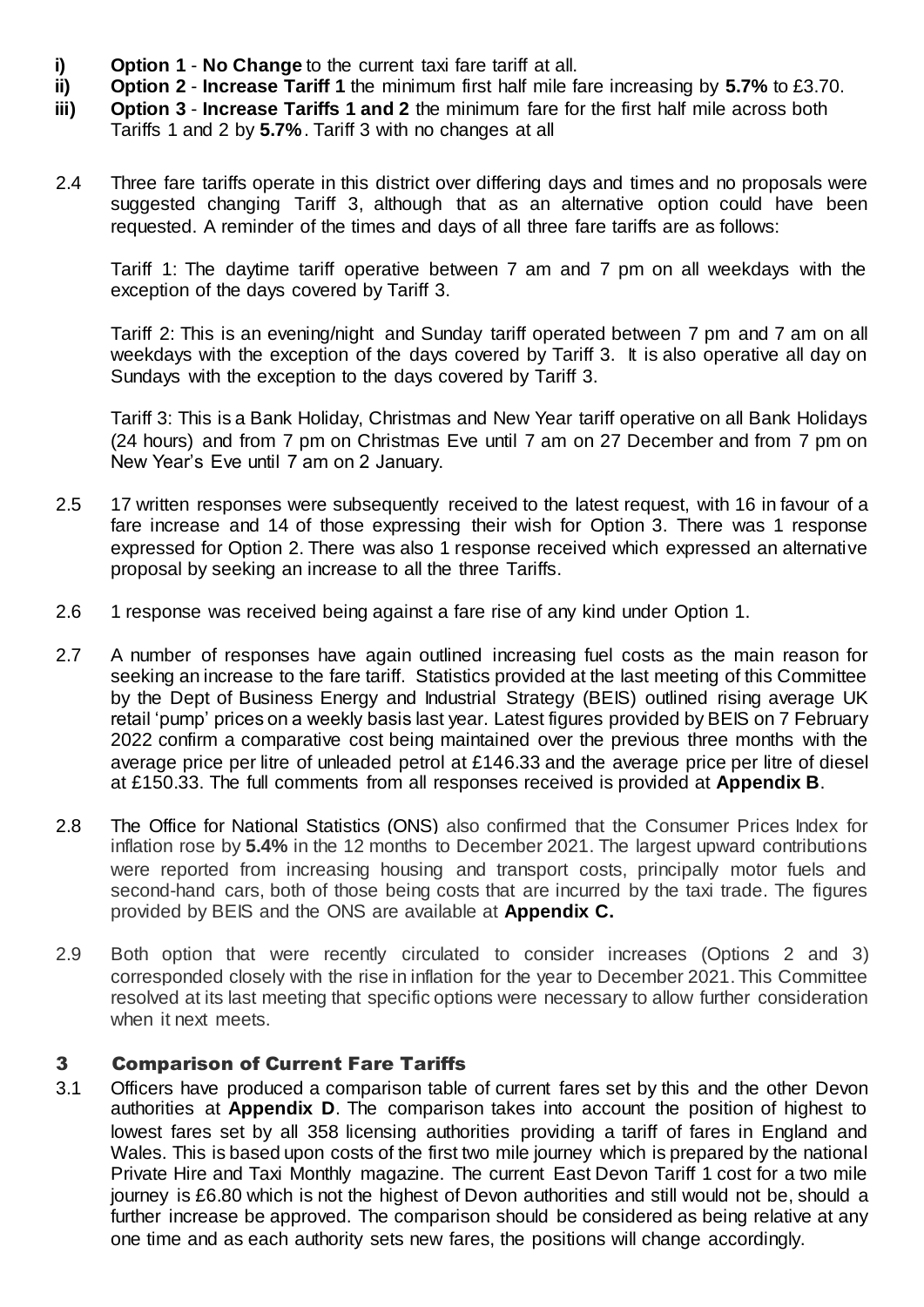# 4 Fare Tariff Pricing Proposals

- 4.1 The majority of responses received under **Appendix B** were for an increase to both Tariff 1 and Tariff 2 by increasing the 'flag' fare by 5.7%. That increase amounts to an additional 20 pence on Tariff 1 meaning a £3.70 initial 'flag' charge from the current £3.50. Historically the taxi trade referred to the "flag" as the point when the 'for hire' flag would have been dropped on the original manual style meters as the first half mile travelled (approximately 880 yards).
- 4.2 An increase by 5.7% on Tariff 2 amounting to an additional 23 pence would mean a £4.23 initial 'flag' charge from the current £4.00. Taxi tariff tables are complex and need to be set by external calibration engineers enabling them to work correctly and evenly in the meters fitted to taxis. The work by the meter engineers to recalibrate the change to Tariff 2 would be supported by rounding up the proposed initial flag charge increase, if approved to be £4.25.
- 4.3 The proposed increases against Tariffs 1 and 2 and whilst maintaining no change to Tariff 3 is shown at **Appendix E**. The tariff set should be regarded as the maximum fares that can be charged although taxi proprietors are not tied to charging the maximum fare and they can charge lower. They are not permitted however to charge more than the maximum tariff set.
- 4.4 There is no proposal to increase any other extras charges relating to baggage, additional passengers or the current permitted booking fee which would remain at £12. The £12 booking fee is a discretionary charge that may be imposed by the operators and only becomes payable when a customer books a taxi and is told at the time of the booking, what the fee will be. This enables the customer to still go elsewhere (to another company) if not wanting to pay the booking fee. Taxi proprietors are unable to charge for the journey taken to collect a passenger. In an urban town/city area, the distances between pickups are usually not great distances and operators are able to absorb these extra costs. The difficulty comes in the more rural areas when 'dead' journeys to collect a booking can be much longer. Without the ability to make a booking fee, a taxi operator may feel they would make a loss over the total journey and therefore could also decline to transport the customer too.

# 5 Recommendations

- 5.1 The purpose of this report is to allow Members to consider the request from hackney carriage licensees in the district seeking an increase to the current East Devon Taxi Fare Tariff this year. If approved, the next stage of this process requires that before any alteration to the tariff table can take effect, that a public notice explaining the changes must be placed in a local newspaper. The public then have 14 days to make comment on the proposals (under Sec. 65 of the Local Government (Miscellaneous Provisions) Act 1976).
- 5.2 Should approval be provided for an increase, the public notice will be prepared and published in local newspapers explaining the changes and inviting observations.
- 5.3 Should no adverse comment or objection be subsequently received in response to the newspaper notice, the approved changes can take effect. Alternatively if adverse comments or objections were to be received, then the matter must be returned to allow this Committee to consider the representation(s).
- 5.4 If the approval is given to continue to the next stage of the statutory procedure, it will be necessary that a specific timescale be set for all licensees to adopt the new tariff in vehicle taxi meters. This is important for the public using the service of taxis in the district and it would not be acceptable for the public to use different taxis with differing fare tariffs in being. Officers propose that the expectation of this licensing authority would be for all licence holders to address the changes to their taxi meters by 1<sup>st</sup> September 2022, if approved.
- 5.5 The option to leave the existing fare tariff unchanged for this year also exists.